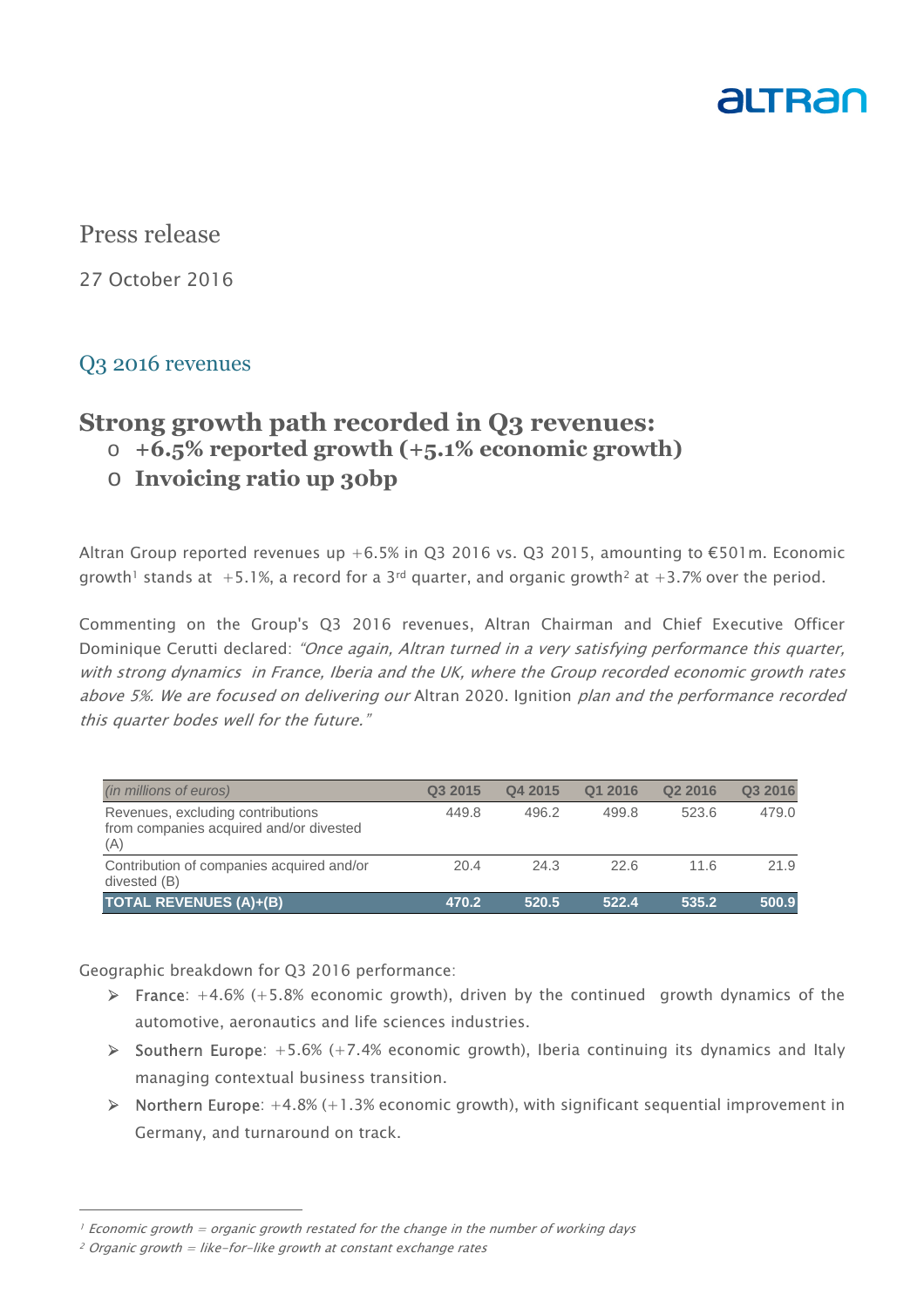

 $\triangleright$  Rest of the World: +29.2% (+8.8% economic growth), with India continuing to show double digit economic growth.

In October, Altran announced the acquisitions of BENTELER Engineering and SWELL, rebuilding the Group's capacity and capabilities in Germany, and marking the beginning of the investment phase of its turnaround plan in this priority market. The closing of BENTELER Engineering acquisition is expected to take place at the end of the year while the company expects to be in a position to close the SWELL acquisition shortly.

#### Trends in invoicing rate

The invoicing rate of the Group came in at 87.5% for Q3 2016 (compared with 87.2% at the same period last year).

#### Trends in staff levels

As of 30 September 2016, the Group's total headcount stood at 28,467 employees, compared with 27,150 at the end of June 2016, and 24,903 a year ago.

## Outlook

Based on the information currently at its disposal, Altran expects 2016 to be another year of profitable growth.

## Financial calendar

27 January 2017: Q4 2016 revenues 9 March 2017: 2016 annual results

#### **About Altran**

As a global leader in Engineering and R&D services (ER&D), Altran offers its clients a new way to innovate by developing the products and services of tomorrow. Altran works alongside its clients on every link in the value chain of their project, from conception to industrialization. For over thirty years, the Group has provided its expertise to key players in the Aerospace, Automotive, Defence, Energy, Finance, Life Sciences, Railway, and Telecoms sectors, among others. In 2015, the Altran group generated revenues of €1.945bn. With a headcount of more than 28,000 employees, Altran is present in more than 20 countries.

www.altran.com Read all our news on the Altran press hub